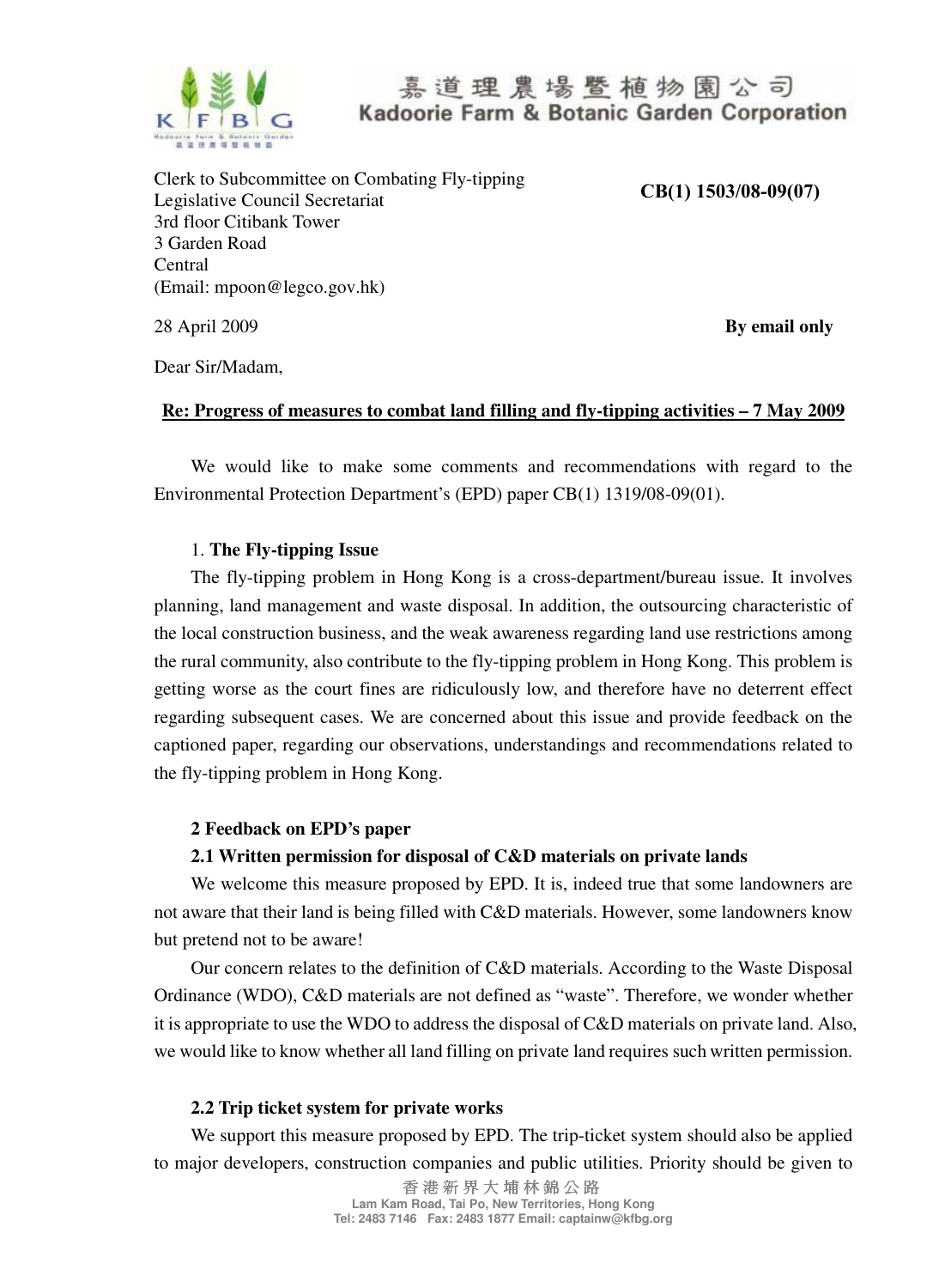

roadworks related to public utilities. Roadwork projects are high risk, in terms of providing a material source for fly-tipping, due to the absence of resident engineers and the multi-access that occurs across the construction site. Therefore, implementation of the trip-ticket system or other relevant waste management control practices is difficult. Our observations indicate that concrete slabs, bitumen slabs and underground cable coating are often found at dump sites such as the Kam Tin Buffalo Field and Tai Mong Tsai, Sai Kung, suggesting that C&D materials from roadwork projects often end up on farmland. **It is recommended that a senior member of staff on roadwork sites should be assigned responsibility (charge) for the implementation of the trip-ticket system and relevant waste management practices.**

Attention should be paid to small scale domestic work projects, for instance renovation works. Bricks and tiles generated from these small work projects have been found in some of the previous unauthorized dump sites, for instance Nam Sang Wai, Ho Sheung Heung and Pak Nai. **The authority concerned should consider tightening the waste management practice of small scale private works.** 

### **2.3 The Police should be invited to take part in the investigations related to fly-tipping cases**

In most fly-tipping and other environmental vandalism cases, only the contractor and landowner are prosecuted. The project proponents are often not identified due to the inadequate capacity of enforcement departments. Experience from the Tung Chung River case shows that investigations undertaken by the Police can help to successfully identify the project proponents. **Therefore, it is recommended that the Police should be involved in those fly-tipping and environmental vandalism cases where the suspect cannot be identified.**

#### **2.4 CCTV at fly-tipping black spots**

Further land filling still takes place even after enforcement actions have been undertaken in some cases, for example the Nam Sang Wai case in 2008 and 2009. In order to stop further degradation and if possible collect evidence for prosecution, it is recommended that the use of CCTV at dumping sites and black spots be considered. This approach has been successfully applied in some areas of the U.K.

The conclusion of the UK experience is that using CCTV and other enforcement opportunities to generate high profile publicity, and to increase perceived levels of risk related to fly-tipping, can be very effective at deterring would-be fly-tippers. Covert CCTV located at fly-tipping hot spots will keep fly-tippers guessing, and encourage them to err on the side of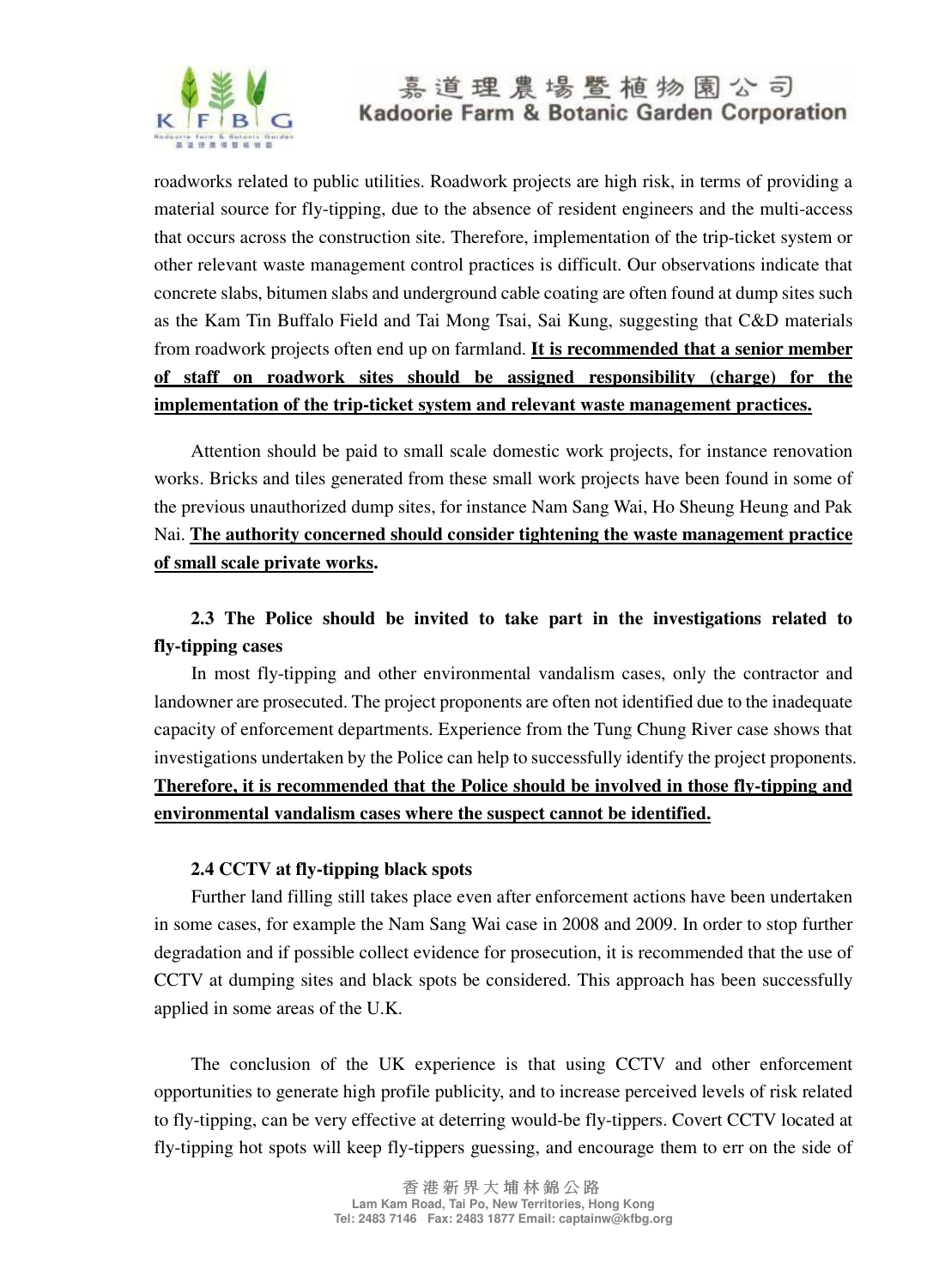

caution. (Reference: Fly-tipping: causes, incentives and solutions – a good practice guide for local authorities. Jill Dando Institute of Crime Science, University College London. July 2006. http://www.defra.gov.uk/environment/localenv/flytipping/pdf/flytipping-goodpractice.pdf)

### **3. Dump truck business**

The dump truck business is an independent sector of the construction business. Generally, the main contractors outsource the waste disposal work to an agent of a group of truck drivers. Most truck drivers perform their work professionally. However, some truck drivers and agents work together with local landowners and dump the waste on nearby farmlands without approval from the main contractor or project proponent, for instance the Ho Sheung Heung case. The main purpose is to reduce time and costs for instance fuel costs and tunnel toll fees.

In addition, the environmental performance of truck drivers, i.e. whether the waste is disposed at the designated area properly, is not of concern. In some cases, the project department and the main contractor do not have a full list of dump trucks involved in a project, and thus no monitoring can be undertaken. **It is suggested that an inventory of all dump trucks should be collated prior to the commencement of a project to undertake environmental performance monitoring.** Also, this list could be used as a reference for the proposed blacklisting scheme (see below).

We are aware that some major contractors have begun to collect the registration numbers of dump trucks and the name of agents that have been involved in fly-tipping, and no further work will be outsourced to them. **It is suggested that this blacklisting scheme can be adopted by all major contractors**. Furthermore, the Development Bureau should keep such records, to avoid outsourcing government projects to these blacklisted truck drivers or their agents.

#### **4. Destruction first approach**

The destruction first approach requires that land is degraded through environmental vandalism such as land filling, excavation and tree felling, prior to approval for change of land use. It is generally thought that degrading a site can facilitate the approval process. As far as we know, most applications under s16, Town Planning Ordinance which use the destruction first approach are nearly all rejected by the Town Planning Board. Therefore, the destruction first approach does not facilitate the approval process. It is recommended that (i) the Government should publicize this point and educate the public that all rural developments should follow proper procedures, and (ii) the Government should black list applications with environmental